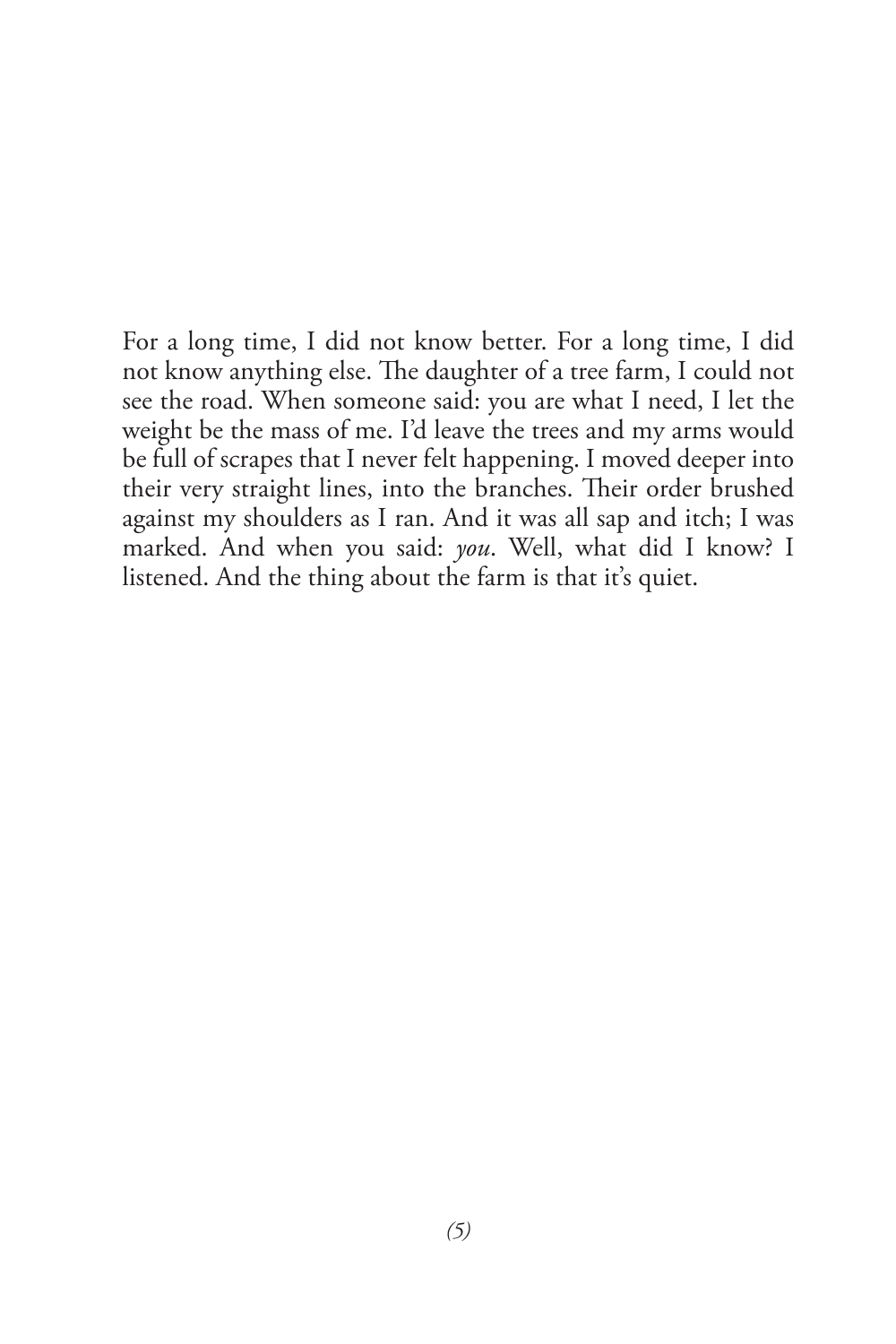This the friction sound heard in inspiration, expiration, or both.

For convenience of description, blood is bright red and frothy.

Have you earned the privilege of making mistakes?

There really is no sex in science.

The nomenclature lifts delicate subjects up from the plane in which language places them.

Man has more strength, woman, more endurance.

The hands and the instruments are the chief sources of danger.

This fever.

There is no subject on which so much has been written and so little known.